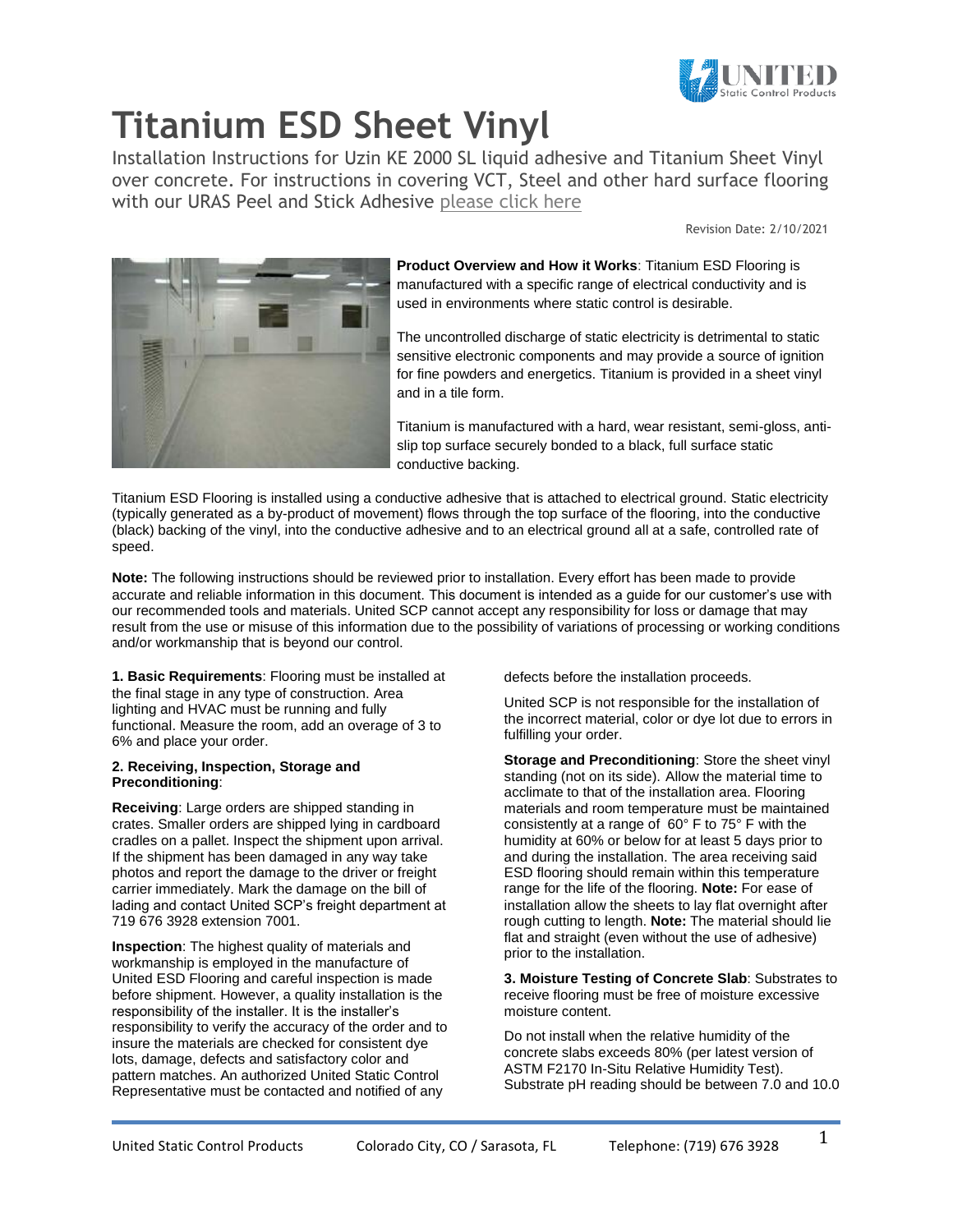

Installation Instructions for Uzin KE 2000 SL liquid adhesive and Titanium Sheet Vinyl over concrete. For instructions in covering VCT, Steel and other hard surface flooring with our URAS Peel and Stick Adhesive [please click here](https://ultrastatinc.com/industrial_floor_static_uras_installation.html)

Revision Date: 2/10/2021

If excessive moisture is present in the concrete do not proceed with the installation. Contact United for further information. United SCP is not responsible for moisture related installation failures.

### **4. Adhesive**:

**Titanium Sheet Vinyl Adhesive:** United SCP recommends using only KE-2000 **SL** Conductive Adhesive for Titanium Series ESD Flooring. [Please](https://ultrastatinc.com/UZIN_KE_2000_SL_Data_Sheet.pdf)  [click here for detailed instruction on using the KE-](https://ultrastatinc.com/UZIN_KE_2000_SL_Data_Sheet.pdf)[2000 SL](https://ultrastatinc.com/UZIN_KE_2000_SL_Data_Sheet.pdf) or use the instructions that are printed on the container. For assistance with the KE 2000 SL please contact United SCP or Uzin Utz North America at 720 374 4810.

### **5. Recommended trowel size**:

**KE-2000 SL** is applied using a 23/80 V notch blade. The blades are provided at no charge with each 4 gallon pail of the KE-2000. These blades are designed to fit a Wolff brand Ergo Star trowel handle and are available on line by **clicking here**. Note: in lieu of this special trowel blade, it is acceptable to use a 1/16" X 1/16" X 1/16" square notch adhesive trowel.

**SUBSTRATE CONDITIONS:** Substrate conditions such as flatness are important! Relatively minor deviations may shadow through the finished flooring. All substrates to receive the ESD flooring must be clean, completely dry and free of damage such as chips, pits, sealers, paint, oil and grease.

Permanent and non-permanent markers, pens, crayons, paint, etc. must not be used to write on the back of the flooring material or substrate as they may bleed through and stain the flooring material. If these contaminants are present on the substrate they must be removed prior to the installation of the flooring material.

**6. CONCRETE SUBSTRATES:** General Information; Defects such as pits, gouges and deep scratches that are found in the concrete substrate must be corrected. Newly poured concrete slabs often contain excessive moisture residues and other contaminants. Always test the vapor emissions of the concrete prior to installing ESD vinyl flooring (see section 3).

**6.1** All concrete subfloors must meet the requirements of the latest edition of ASTM F 710, Standard Practice for Preparing Concrete Floors to Receive Resilient Flooring. The concrete subfloor design must also meet and / or exceed both the static and dynamic load requirements for the intended use of the space.

All concrete slabs must meet the requirements for \*ACI with a compressive strength of > 3,500 psi (24 MPa. Please refer to \*ACI 302.1R-96, Guide for Concrete Floor and Slab Construction, PP.5 and 22.

All concrete substrates must be free of paint, grease, wax and materials that may interfere with the bond strength of the adhesive.

**Please Note:** In the event of underlayment or concrete failure the responsibilities for warranties and / or performance guarantees are the responsibility of the subfloor subcontractor not with the manufacturer of the resilient flooring.

**6.2 Existing Resilient Flooring**: Installing United SCP vinyl Tile over existing resilient flooring using the KE-2000 SL is not recommended.

**WARNING: Existing resilient flooring** should never be cut, sawn, mechanically mended or dissolute. This operation may cause asbestos or asbestos dust diffusion. Inhaling asbestos can cause a number of serious diseases. Smoking in asbestos dust environment could cause serious lung injury. Check that the removal process is followed under the laws and regulations required by federal, state and local governments. Asbestos removal must be performed by asbestos specialty professionals who are properly trained and possess all required licenses. Should your needs require covering existing well bonded VCT, epoxy or Asbestos laden flooring please see [this](industrial_floor_static_uras_installation.html)  [method.](industrial_floor_static_uras_installation.html)

**WARNING: Adhesive Removal;** once resilient flooring is removed, soluble asphalt adhesives are commonly found which are not easily recognizable. When it is uncertain whether asbestos residue is contained, you must treat it as it does contain asbestos. Inhaling asbestos can cause serious injury. Smoking where asbestos dust is present can cause serious lung injury. Suspend the operation immediately if asbestos contamination is uncertain and consult with an asbestos removal professional.

**6.3 Curing and Parting Compounds**: Curing and parting compounds on concrete substrates where ESD flooring will be installed may damage adhesion resulting in installation failure. Most sealers and parting compounds may be removed by DiamaBrushing, diamond grinding or by other means.

**6.4 Gypsum Based Underlayment**: Gypsum base underlayments and substrate leveling are not recommended for use with any ESD vinyl.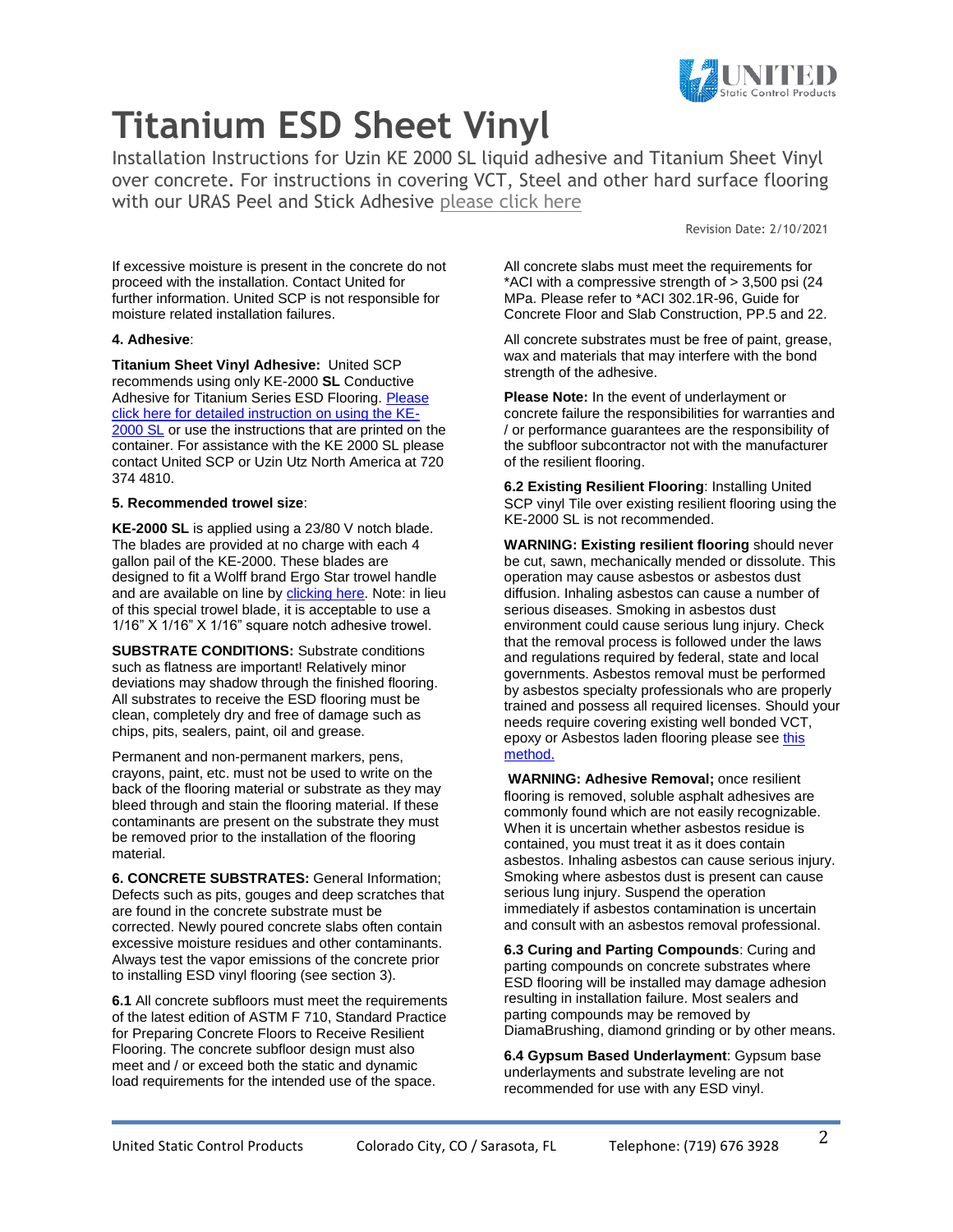

Installation Instructions for Uzin KE 2000 SL liquid adhesive and Titanium Sheet Vinyl over concrete. For instructions in covering VCT, Steel and other hard surface flooring with our URAS Peel and Stick Adhesive [please click here](https://ultrastatinc.com/industrial_floor_static_uras_installation.html)

Revision Date: 2/10/2021

**6.5 Floor Fills / Toppings**: Resin-reinforced selfleveling cement underlayments are recommended by their manufacturers for use as floor fills and / or toppings. NOTE: All recommendations and guarantees regarding the suitability of these products and their performance as underlayments for resilient floor coverings are the responsibility of the manufacturer and the installer of the underlayment.

**6.6 Portland Based Patching Procedures for concrete**: Follow directions provided by the manufacturer.

**6.7 Radiant Heated Floors**: Please contact United SCP Inc. should installation be required over a radiant heated concrete substrate.

**6.8 Expansion Joints**: Expansion joint covers are recommended by United SCP.

**7. WOOD SUBSTRATES:** General Information: Wood substrates must be constructed with at least 18 inches (45.72 cm) of well-ventilated air space beneath. Installing resilient flooring on sleepers over concrete is not recommended. For recommended grades of plywood performance, refer to the APA - The Engineered Wood Association.

CAUTION: Do not install resilient flooring over:

- Eroded or wet areas.
- A nailed slab or adhesive secured plywood or concrete.
- Over fireproof plywood.
- To crooked Floors or vibration sensed flooring.

Panel Substrates: APA panels guarantee continuous product quality. Receive written descriptions and related documents from the APA for successful panel construction. Do not install ElectraTile flooring over OSB or Luan.

**8. Bond Strength Testing:** A bond test shall be performed on all substrates prior to full scale application of the ESD Sheet Vinyl. Install a few pieces of the flooring material selected for the installation and adhere to the substrate with the recommended adhesive using the trowel size indicated on the pail. If, after 72 hours an unusual amount of force is required to lift the material from the substrate, and if, after doing so, the adhesive has transferred to both the substrate and to the back of the flooring (approximately 50% on the flooring and 50% on the back of the tiles) the flooring is considered "securely bonded." It is the responsibility

of the installer to insure that the product is adequately bonded to the substrate.

**9. Install Grounding Strips**: Our esd flooring products are easy to ground and ground foil tape is included at no charge with each order.

[For detailed instructions on grounding ESD floor Tile](https://ultrastatinc.com/electraguard_grounding.html)  [please click here.](https://ultrastatinc.com/electraguard_grounding.html)

**10. Installation Pattern and Layout:** The Architect may have provided a drawing showing the direction in which the material should be laid. In this case lay the sheet as directed. If the Architect has left this to the discretion of the flooring installer, layout your installation as you would for standard non ESD Sheet Vinyl paying attention to where seams will fall and avoiding such occurrences as seams in the middle of doorways. If large windows are installed it is a common practice to minimize the effect of the joints by laying the vinyl length wise (towards the windows).

### **11. Rough Cut Sheet Vinyl:**

**Note:** Insure that the black backing of the Titanium Sheet Vinyl is clean and dust free prior to proceeding.

**a)** Install sheets in sequential order following roll numbers if presented on the labels of the flooring material.

**b)** Reverse sheets if desired (installer defined).

**c)** Cut sheets to length allowing approximately 3" excess for trimming to walls.

**d)** Cut the first piece to fit by freehand knife, direct scribing or pattern scribe method.

**e)** Position sheets so that the top sheet overlaps the bottom sheet by about 1" and double cut through both pieces. This is normally done using a hook blade knife and a straight edge. Insure that the loose lay floor is flat; bubble free and with tight seams before bonding the vinyl to the concrete.

**f)** Fold back the sheets approximately ½ of the length or width of the material and apply the adhesive to the area using the following techniques.

**Note**: For ease of installation allow the sheets to lay flat overnight after rough cutting to the length. The flooring material should lie flat and straight (even without the use of adhesive prior to installation.

**12. Application over porous concrete:** Spread the adhesive with a 23/80 notched blade trowel or a 16" X 1/16" X 16" square notch trowel (as is indicated on the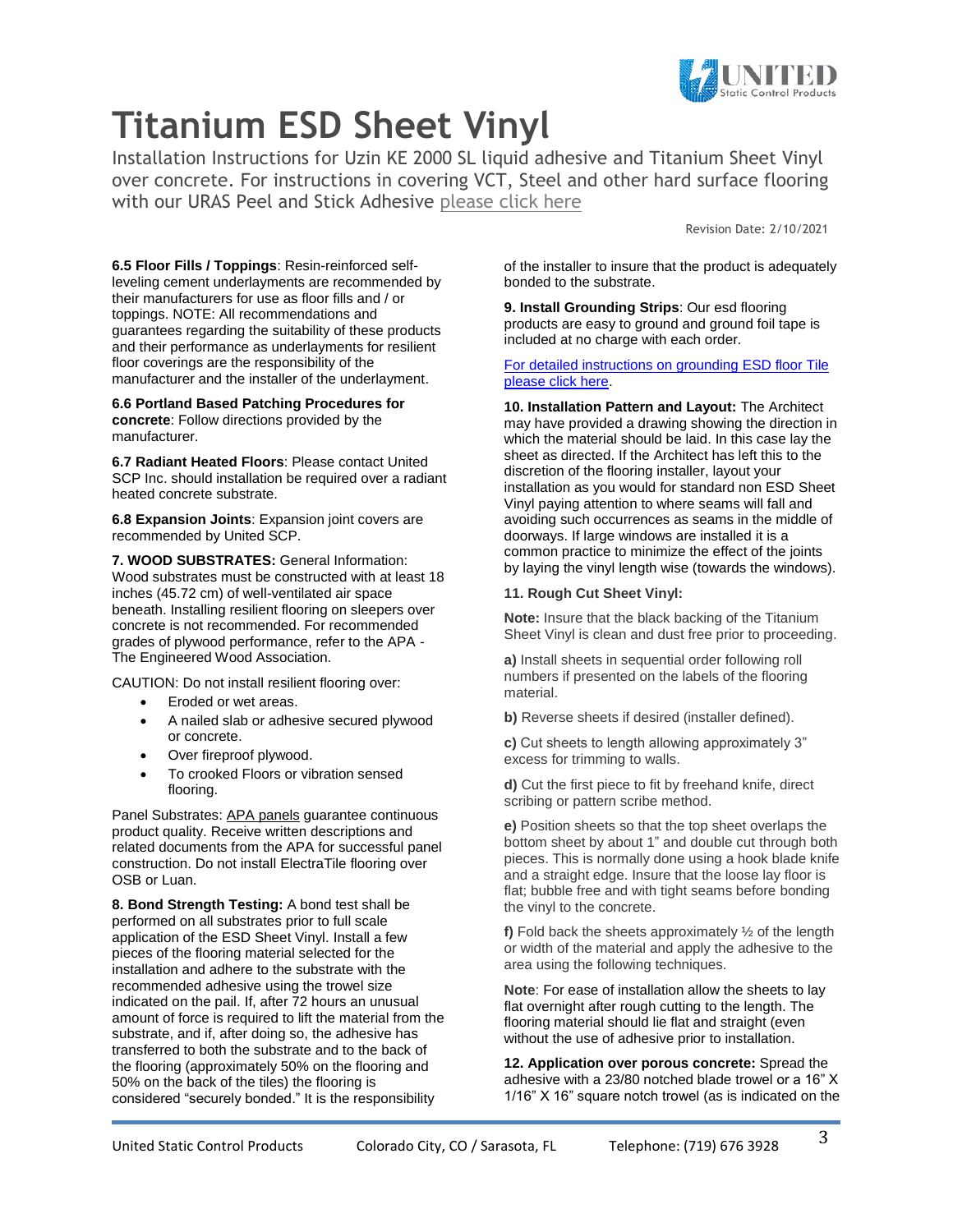

Installation Instructions for Uzin KE 2000 SL liquid adhesive and Titanium Sheet Vinyl over concrete. For instructions in covering VCT, Steel and other hard surface flooring with our URAS Peel and Stick Adhesive [please click here](https://ultrastatinc.com/industrial_floor_static_uras_installation.html)

Revision Date: 2/10/2021

pail of adhesive) place the sheet vinyl into the wet adhesive and roll. Do not use a larger trowel than is recommended or apply excessive amounts of adhesive as this can slow drying time and bleed through the seams. Do not apply the adhesive with a roller or brush.

**Note**: Ensure that severe curling, lifting edges and/or lifting corners are addressed during bonding.

#### **12.1 Application over dense non porous concrete:**

**Note:** ESD flooring adhesive bonds best on porous substrates. If the substrate is not porous remove the sealers using a DiamaBrush prep tool, diamond grinder or by other mechanical means.

**Standard Method:** Spread the adhesive. Allow the spread adhesive to dry until the surface becomes slightly tacky to the touch. Lay the vinyl into the adhesive and roll immediately with a 100 pound vinyl roller.

**Optional Double Drop Method** (for improved bond strength): Spread the adhesive with a 23/80 notched blade trowel (as is indicated on the pail of adhesive). Lay the vinyl sheet into wet adhesive and roll with a 100 pound vinyl roller. Immediately fold the vinyl sheet back and leave open until adhesive becomes slightly tacky to the touch. Once proper adhesive tack takes place accurately re-lay the vinyl ensuring that the vinyl does not twist or develop trapped air bubbles.

Drying time will vary according to temperature, substrate porosity and other environmental variables.

**Note**: always pretest the bond strength prior to proceeding with a full scale installation of the tile.

**Note**: Ensure that severe curling, lifting edges and/or lifting corners are addressed during bonding.

**Note**: Titanium Sheet Vinyl should be rolled utilizing a 100 pound vinyl flooring roller as soon as it is determined that shifting of material or bleeding of the adhesive will not take place (after approximately 20 minutes). DO NOT ALLOW THE ADHESIVE TO OVER DRY. Roll again 1 hour after installation. Reroll as needed.

**NOTE**: The adhesive's bond strength develops and increases over a period of several days to two weeks. Water and any subsequent cleaning products should not be introduced to the floor until the adhesive has achieved full cure. It is the responsibility of the user to determine whether or not the subfloor to be

covered is porous. To determine if a subfloor is porous place a few drops of water in each of several areas. If the subfloor is porous, the water should be absorbed within 5 minutes.

**Clean-up of adhesive residue**: Warm soapy water normally removes the KE 2000 SL prior to it curing.

**13) Heat weld seams:** Allow the flooring and adhesive to cure for at least 24 hours prior to heat welding. Heat weld all seams to industry accepted standards using United SCP Heat weld rod. **Note:** The heat weld shall be an integral part of the flooring (not simply a filler for the groove).

**14) Traffic and Maintenance:** Traffic shall not be allowed on the newly installed floor for at least 24 hours after finalizing install.

**Initial Move In: Protect your esd flooring investment** during the initial loading phase. Cover the newly installed esd flooring with Masonite, thick cardboard or Ram board sheets prior to rolling over the new substrate with heavily loaded forklifts, man lifts etc. Remove nuts, bolts, rocks, nails etc. from the wheels of heavy equipment prior to rolling over the protective coverings.

**Adhesive residue**: Careful installation will avoid the transfer of conductive adhesive to the top of the flooring. Should your installation have adhesive on the top surface of the flooring this may be removed with a soft white cloth or sponge dipped in a mixture of hot water and ElectraClean diluted to a ratio of 8 ounces of [ElectraClean](http://ultrastatinc.com/esd_flooring_cleaner.html) to a gallon of water. The KE 2000 SL adhesive removes easily prior to drying but is much harder to remove if left unattended and allowed to cure overnight. Insure that the area is dry once the clean-up is completed. Dry dust mop new flooring and damp mop as needed with warm clean water and ElectraClean.

#### **Initial Maintenance and Ongoing Maintenance:** [Initial maintenance](https://ultrastatinc.com/Titanium_ESD_Tile_and_Sheet_Vinyl_Maintenance.html) should not be performed for a minimum of 72 hours after the installation is complete to allow the adhesive to fully cure.

**Ongoing Maintenance:** Refer to United SCP's [Titanium Maintenance Instructions](https://ultrastatinc.com/Titanium_ESD_Tile_and_Sheet_Vinyl_Maintenance.pdf) for further details.